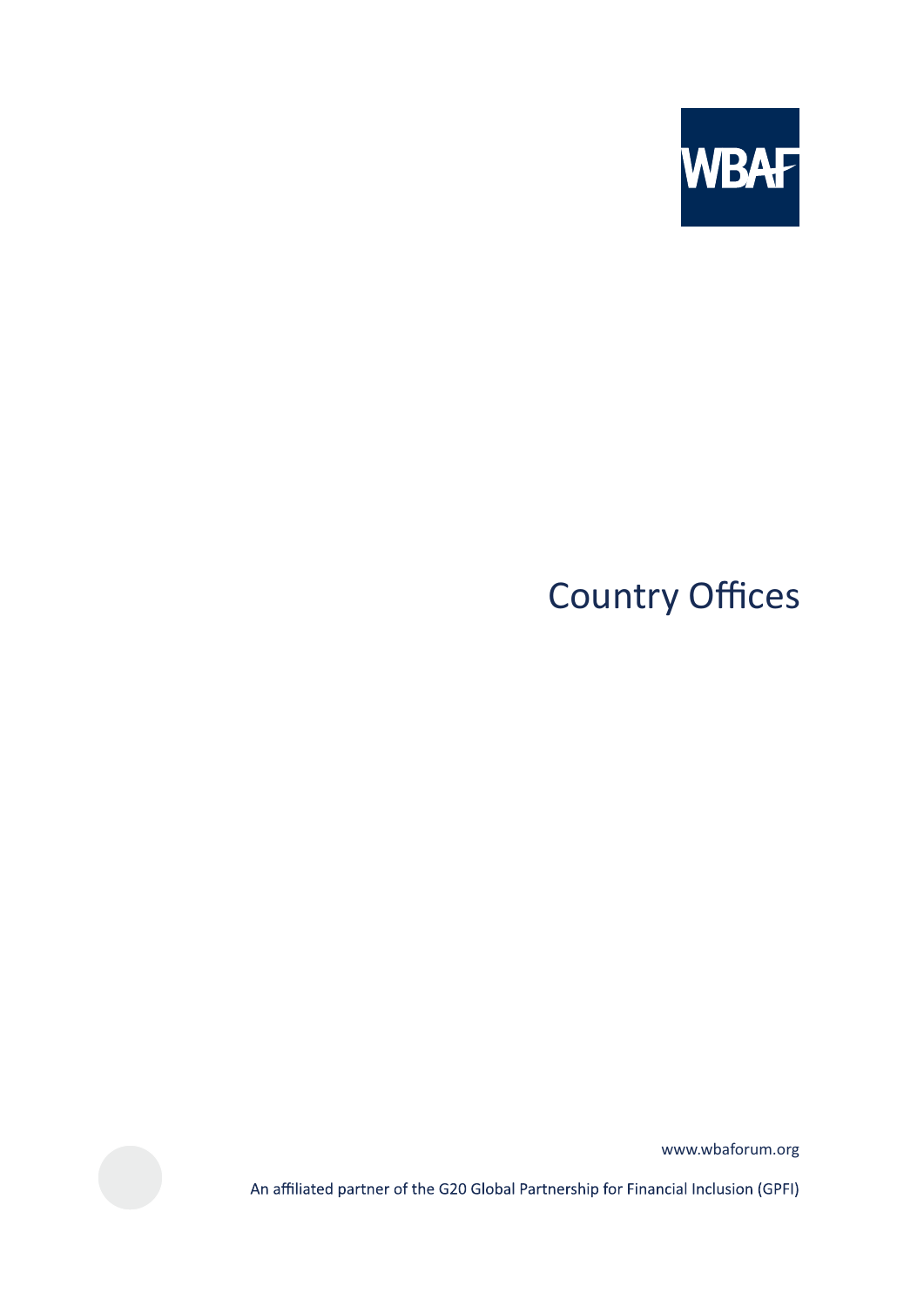#### **Chairman's Statement**

In the past, inventions were important for the economic development of societies. In the 21stcentury, however, it is not invention but innovation that counts.

In those earlier times, entrepreneurial skills were not needed to get an invention to the market because it was a seller's economy, where customers were ready to buy anything new. Times have changed, and the rules of the game have changed. Today's inventors need more than just a clever idea. They need a complex set of skills to move their innovative idea into the market and to ensure it succeeds.

Ours is the age of the entrepreneur (the buzz word of our century). The current, highly competitive economic environment means that scaling up businesses demands special skills of entrepreneurs, who are obliged to secure financing as quickly as possible.Yet finance alone is not sufficient to create global success stories. The entrepreneur needs not simply finance, but the best finance.

where the best marrest.<br>The best finance is a miracle that happens when one is able to combine money, know-how, mentorship and networking. This is perhaps better termed smart finance.

Consider the various sources of finance available to entrepreneurs: Beyond basic bootstrapping, there are corporate ventures, angel investors, crowdfunding platforms, accelerators, VCs, banks, public grants, co-investment funds, business plan competitions, technology transfer offices, family offices, private equity investors and stock exchanges. With the notable exception of angel investors, all these sources provide only money, nothing more.

The only true sources of smart finance are angel investors, who are able to influence a country's economic development by providing more than just money to entrepreneurs and SMEs. They contribute their own know-how, provide mentorship, and share their own networks in contributing to the businesses they invest in. They are thus the main drivers of innovation and the natural leaders of the world's early-stage investment markets and global startup economy.

In 2018, more than 300,000 angel investors invested more than \$26 billion in startups in the US, and more than 310,000 angel investors invested more than 9 billion Euro in Europe. The estimated total global market size of angel investment is over \$50 billion every year. Angel investors support entrepreneurs in starting up, and they support SMEs as they scale up their businesses, creating hundreds of thousands of new jobs worldwide every year.

It is rewarding to see that governments around the world have understood the importance of angel investment for boosting their economies. During the Presidential Summit on Entrepreneurship in 2010, President Obama's response to concerns I expressed about making available public grants for entrepreneurs was promising. In a special meeting with me, he agreed with and supported my position on the importance of angel investors in terms of converting public money to 'smart money', that is, cash that is invested by parties who are experienced, well-informed, and well connected.

Many governments, particularly in Europe, offer generous tax incentives for angel investors. The UK and Turkey have already passed angel investment legislation to support such a system. A number of Middle East countries, particularly in the GCC, have discovered the angel investment system and are keen to pursue it because, among other key reasons, it is 100% compatible with Islamic investment principles. In fact, the Islamic Development Bank included angel investment on the list of recommendations proposed for consideration at its annual conference in Jakarta, in May 2016.

#### **WBAF Country Offices**

The World Business Angels Investment Forum interacts with leaders in all areas of society, first and foremost in business and political spheres, to help assess needs and establish goals, bearing in mind that the public interest is of paramount importance. WBAF engages a wide range of institutions – public and private, local and international, commercial and academic – to help shape the global agenda of early-stage equity and capital markets.

One way WBAF does this is through its country offices. A country office serves as a bridge between the national and international ecosystem. Launching a country office involves embracing activities that are designed to serve the national community of startups, angel investors, innovators, SMEs and entrepreneurs. By combining contributions from the many dynamic WBAF country offices around the world, all of us benefit from shared learning, better networks and increased exposure.

WBAF will focus on establishing additional country offices in 2019. Please contact Ms Christina Mc Gimpsey to learn about the following:

- Benefits for the economy of your country of opening a country office • The objectives of a country office
- The business model for running a country office

The WBAF provides an international platform where all stakeholders can join forces to drive change, with a particular focus on linking the best entrepreneurs, startups and SMEs with smart finance opportunities afforded by qualified angel investors and institutions that work in cooperation with angel investors.

As the Chair of the World Business Angels Investment Forum, I invite you to join our global efforts to ease access to smart finance to create more jobs and more social justice worldwide. By working together across borders, with a common vision, and with these smart dynamics in mind, we are well placed to bring about positive change in the global economy.

Your efforts to convert the world economy to a smart economy in cooperation with the World Business Angels Investment Forum will be highly valued.

Yours sincerely,

Buybary Alfunta

Baybars Altuntas Chairman of the Board of Directors, World Business Angels Investment Forum Baybars.Altuntas@wbaforum.org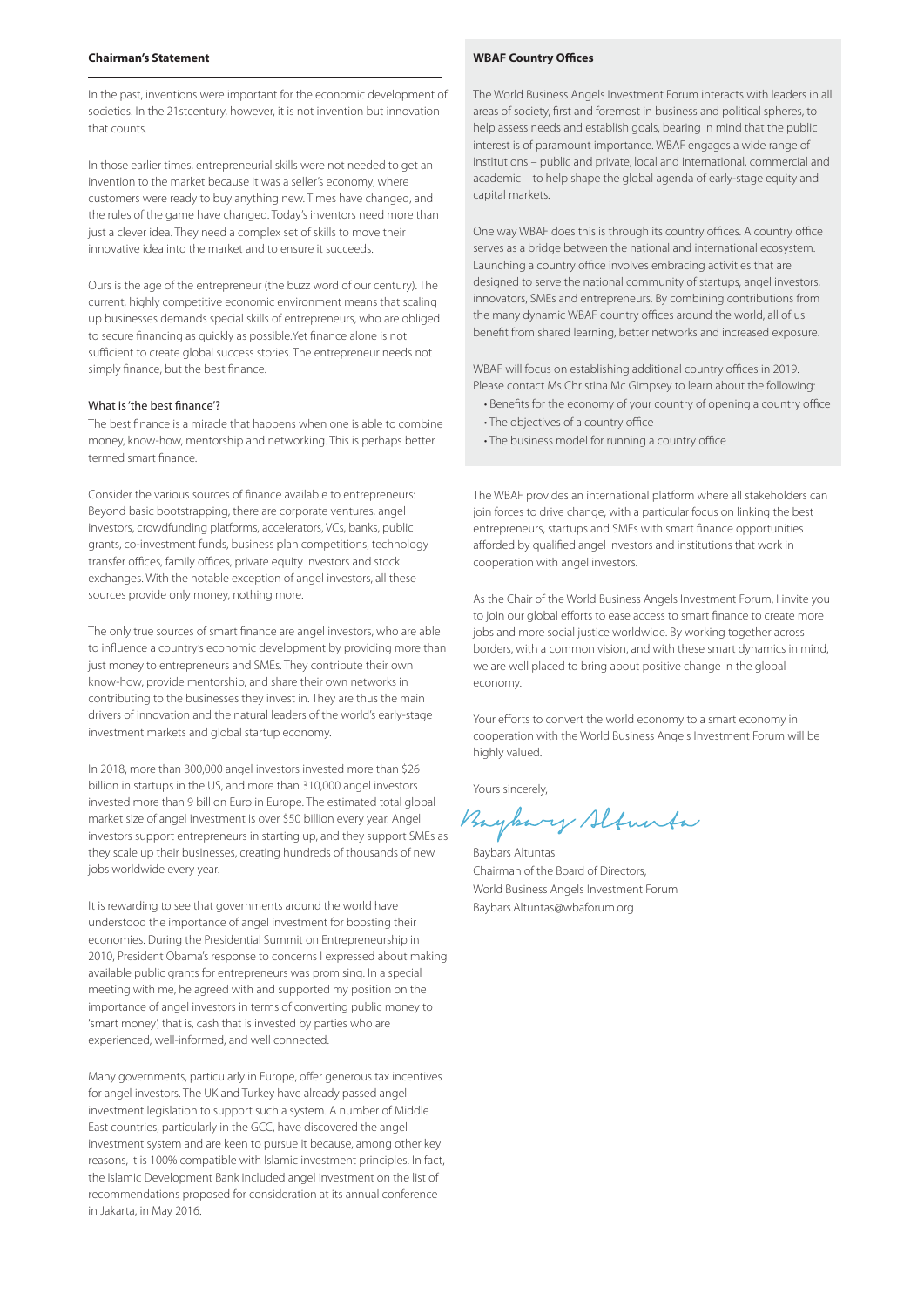

#### **WBAF Croatia Country Office**

Zagorje County of the Republic of Croatia Bracak Castle, Bračak 4, 49210 Bračak, Zabok, Croatia croatia@wbaforum.org

# **T: +385 49 354695**

www.croatia.wbaforum.org





### **WBAF Georgia Country Office**

The Eastern Europe Investment Promotion & Economic Development Board No. 1201, 12th Flr., Apakidze St. #11, Tiflis Business Tower, Tbilisi, Georgia georgia@wbaforum.org **T: +995 32 22 97 999**

www.georgia.wbaforum.org





# **WBAF Ghana Country Office**

Ministry of Business Development P.O.BOX GP 18576 , Accra, Ghana ghana@wbaforum.org

#### **T: +233 246 729628**

www.ghana.wbaforum.org

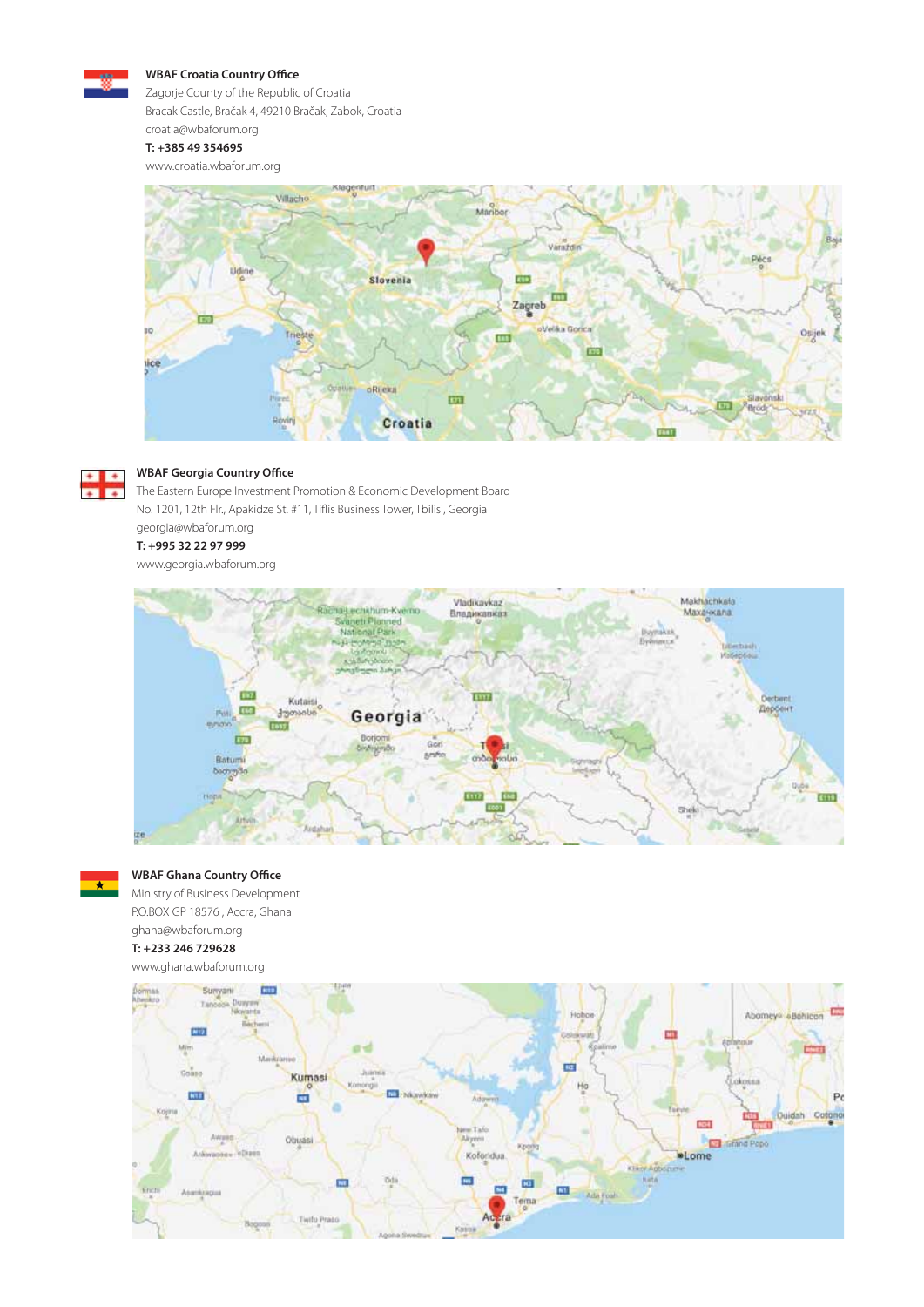#### **WBAF Nigeria Country Office**

Abuja Technology Village Science and Technology Park (STP) and Special Economic Zone (SEZ)

5 Tanba Street, Wuse II, Abuja, Nigeria

#### nigeria@wbaforum.org **T: +234 807 723 5595**

www.nigeria.wbaforum.org





## **WBAF Tanzania Country Office**

LAPF Millenium Towers, Ground Floor, New Bagamoyo Road, Dar Es Salaam, Tanzania tanzania@wbaforum.org

**T: +255-222-774093**

www.tanzania.wbaforum.org





# **WBAF Thailand Country Office**

National Science and Technology Development Agency (NSTDA) 99/31 Moo 4 Chaengwattana Road, Klongklue, Pakkred, Nonthaburi 11120 , Thailand thailand@wbaforum.org

#### **T: +6625647000**

www.thailand.wbaforum.org

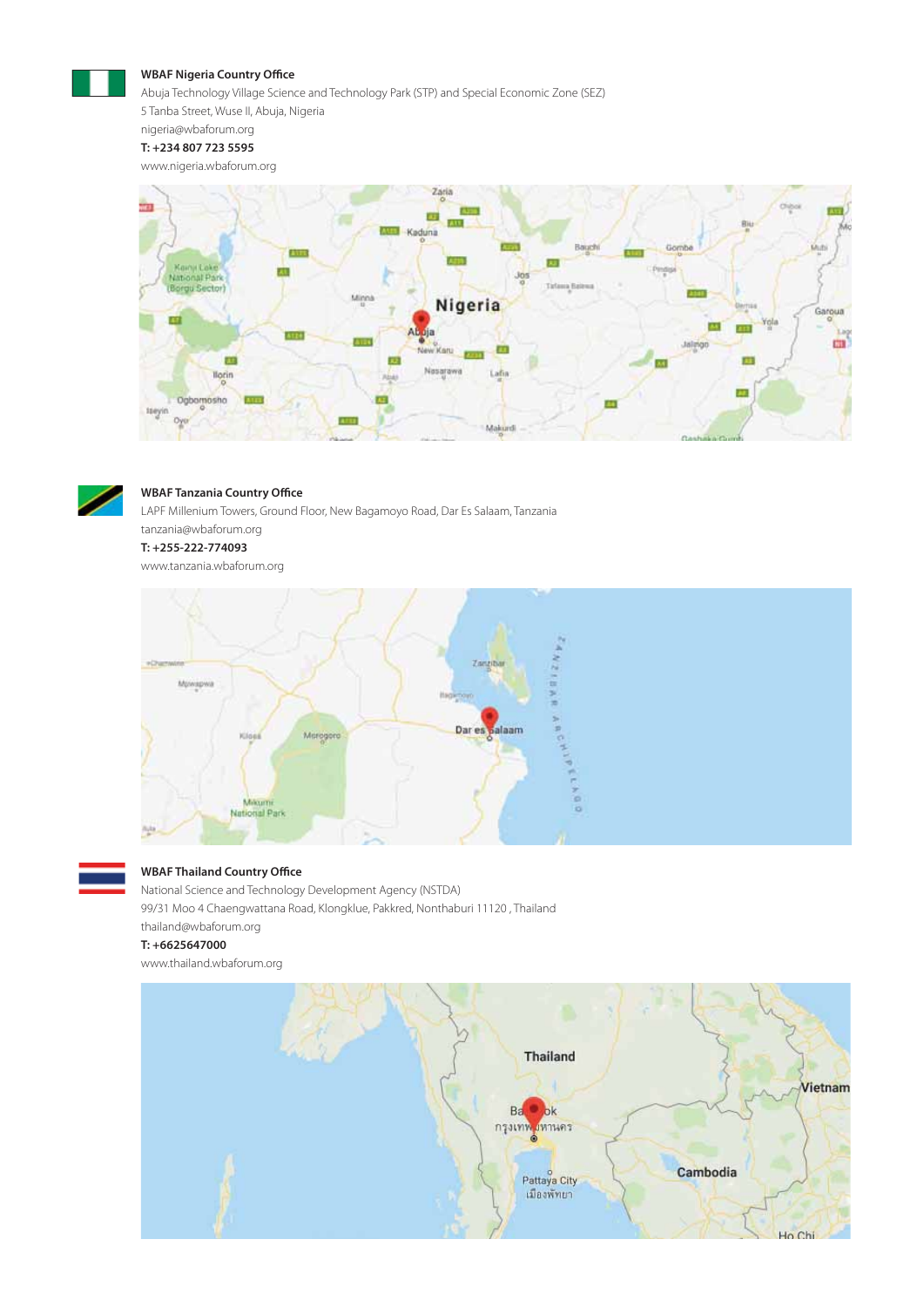